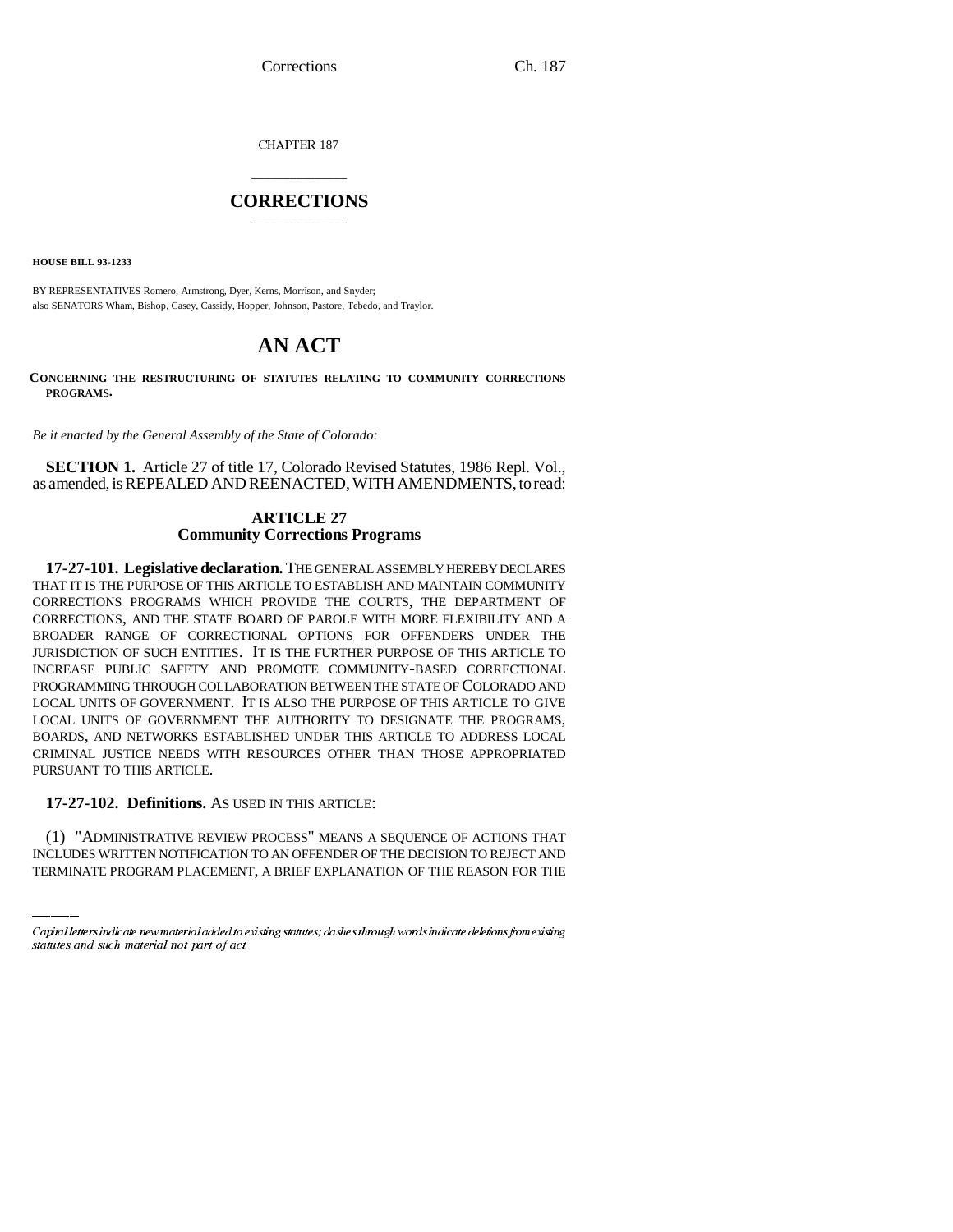TERMINATION, INSTRUCTIONS FOR THE OFFENDER TO REQUEST REVIEW OF THE ACTION OF THE COMMUNITY CORRECTIONS BOARD OR COMMUNITY CORRECTIONS PROGRAM, AND A METHOD FOR THE COMMUNITY CORRECTIONS BOARD OR COMMUNITY CORRECTIONS PROGRAM TO INFORMALLY REVIEW THE REJECTION AND TERMINATION.

(2) "COMMUNITY CORRECTIONS BOARD" MEANS THE GOVERNING BODY OF ANY UNIT OF LOCAL GOVERNMENT, ANY COMBINATIONS OF SUCH GOVERNING BODIES FOR THE PURPOSE OF THIS ARTICLE, OR ANY SEPARATE BOARD CREATED BY ANY GOVERNING BODY OR BODIES PURSUANT TO THIS ARTICLE.

(3) "COMMUNITY CORRECTIONS PROGRAM" MEANS A COMMUNITY-BASED OR COMMUNITY-ORIENTED PROGRAM WHICH PROVIDES SUPERVISION OF OFFENDERS PURSUANT TO THIS ARTICLE. SUCH PROGRAM SHALL BE OPERATED BY A UNIT OF LOCAL GOVERNMENT, THE DEPARTMENT OF CORRECTIONS, OR ANY PRIVATE INDIVIDUAL, PARTNERSHIP, CORPORATION, OR ASSOCIATION. SUCH PROGRAM MAY PROVIDE RESIDENTIAL OR NON-RESIDENTIAL SERVICES FOR OFFENDERS, MONITORING OF THE ACTIVITIES OF OFFENDERS, OVERSIGHT OF VICTIM RESTITUTION AND COMMUNITY SERVICE BY OFFENDERS, PROGRAMS AND SERVICES TO AID OFFENDERS IN OBTAINING AND HOLDING REGULAR EMPLOYMENT, PROGRAMS AND SERVICES TO AID OFFENDERS IN ENROLLING IN AND MAINTAINING ACADEMIC COURSES, PROGRAMS AND SERVICES TO AID OFFENDERS IN PARTICIPATING IN VOCATIONAL TRAINING PROGRAMS, PROGRAMS AND SERVICES TO AID OFFENDERS IN UTILIZING THE RESOURCES OF THE COMMUNITY, MEETING THE PERSONAL AND FAMILY NEEDS OF SUCH OFFENDERS, PROGRAMS AND SERVICES TO AID OFFENDERS IN OBTAINING APPROPRIATE TREATMENT FOR SUCH OFFENDERS, PROGRAMS AND SERVICES TO AID OFFENDERS IN PARTICIPATING IN WHATEVER SPECIALIZED PROGRAMS EXIST WITHIN THE COMMUNITY, AND SUCH OTHER SERVICES AND PROGRAMS AS MAY BE APPROPRIATE TO AID IN OFFENDER REHABILITATION AND PUBLIC SAFETY.

(4) "GOVERNING BODY" MEANS THE BOARD OR COUNCIL OF ELECTED OR APPOINTED OFFICIALS WHICH IS RESPONSIBLE FOR GOVERNING ANY UNIT OF LOCAL GOVERNMENT, SUCH AS A CITY COUNCIL OR A BOARD OF COUNTY COMMISSIONERS.

(5) "NONGOVERNMENTAL AGENCY" MEANS ANY PRIVATE INDIVIDUAL, PARTNERSHIP, CORPORATION, OR ASSOCIATION.

(6) "OFFENDER" MEANS ANY PERSON ACCUSED OF OR CONVICTED OF A FELONY OR MISDEMEANOR AS DEFINED BY THE LAWS OF THE STATE OF COLORADO.

(7) "REFERRING AGENCY" MEANS THE AGENCY WHICH MAINTAINS LEGAL JURISDICTION OVER ANY OFFENDER REFERRED TO OR PLACED IN A COMMUNITY CORRECTIONS PROGRAM SUCH AS THE SENTENCING COURT, THE DEPARTMENT OF CORRECTIONS, OR THE STATE BOARD OF PAROLE.

(8) "UNIT OF LOCAL GOVERNMENT" MEANS ANY COUNTY, CITY AND COUNTY, CITY, TOWN, OR SERVICE AUTHORITY WHICH MAY BE ESTABLISHED PURSUANT TO SECTION 17 OF ARTICLE XIV OF THE STATE CONSTITUTION.

**17-27-103. Community corrections boards - establishment - duties.** (1) A COMMUNITY CORRECTIONS BOARD MAY BE ESTABLISHED BY RESOLUTION OR ORDINANCE OF A GOVERNING BODY, OR A COMBINATION OF GOVERNING BODIES. ANY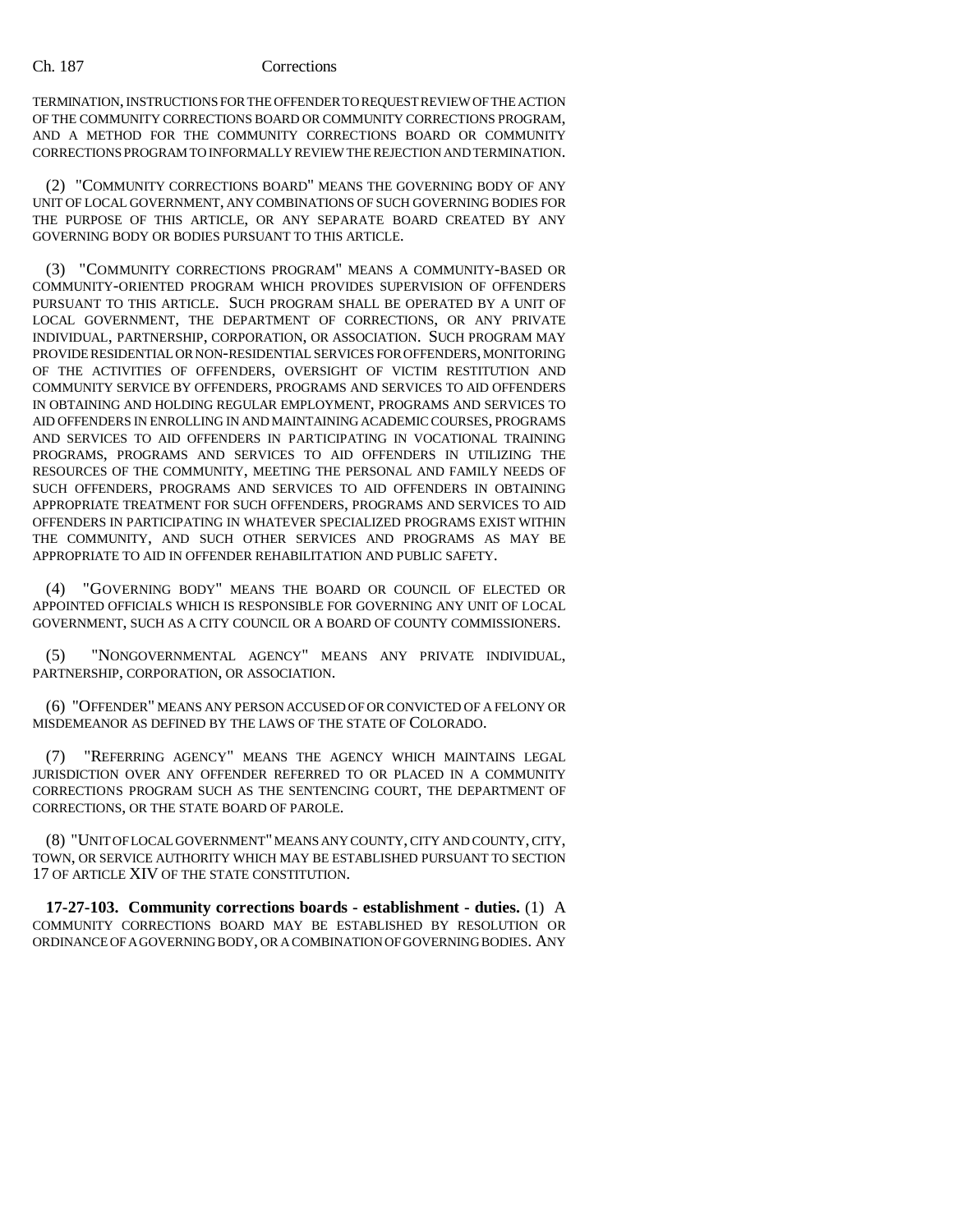COMMUNITY CORRECTIONS BOARD WHICH IS ESTABLISHED MAY BE ADVISORY TO THE GOVERNING BODY OR BODIES WHICH CREATED SUCH BOARD OR IT MAY BE FUNCTIONALLY INDEPENDENT FROM THE GOVERNING BODY OR BODIES. PURSUANT TO SUBSECTION (8) OF THIS SECTION, THE GOVERNING BODY OR BODIES MAY DELEGATE TO THE COMMUNITY CORRECTIONS BOARD THE AUTHORITY WHICH SUCH GOVERNING BODY OR BODIES HAVE TO APPROVE OR DISAPPROVE THE ESTABLISHMENT AND OPERATION OF COMMUNITY CORRECTIONS PROGRAMS WITHIN THE JURISDICTION OF SUCH GOVERNING BODY OR BODIES. IN ADDITION, THE GOVERNING BODY OR BODIES MAY DELEGATE SUCH OTHER POWERS WHICH THE GOVERNING BODY OR BODIES POSSESS TO THE COMMUNITY CORRECTIONS BOARD TO ACCOMPLISH THE PURPOSES OF THIS ARTICLE.

(2) A COMMUNITY CORRECTIONS BOARD SHALL HAVE THE AUTHORITY TO ENTER INTO CONTRACTS WITH THE STATE OF COLORADO, RECEIVE GRANTS FROM GOVERNMENTAL AND PRIVATE SOURCES, AND RECEIVE COURT-AUTHORIZED EXPENSE REIMBURSEMENT RELATED TO COMMUNITY CORRECTIONS PROGRAMS. A COMMUNITY CORRECTIONS BOARD MAY DESIGNATE A COMMUNITY CORRECTIONS PROGRAM OR PROGRAMS WITHIN THE JURISDICTION OF SUCH BOARD TO CONTRACT WITH THE STATE OF COLORADO TO PROVIDE SERVICES AND SUPERVISION FOR OFFENDERS.

(3) A COMMUNITY CORRECTIONS BOARD MAY ESTABLISH PROGRAMS TO BE OPERATED BY A UNIT OR UNITS OF LOCAL GOVERNMENT, OR AN AGENCY OF STATE GOVERNMENT, TO ACCOMPLISH THE PURPOSES OF THIS ARTICLE, OR SUCH BOARD MAY CONTRACT WITH OTHER UNITS OF LOCAL GOVERNMENT, OTHER COMMUNITY CORRECTIONS BOARDS, ANY AGENCY OF STATE GOVERNMENT, OR ANY COMMUNITY CORRECTIONS PROGRAM TO PROVIDE SUPERVISION OF AND SERVICES FOR OFFENDERS.

(4) A COMMUNITY CORRECTIONS BOARD MAY ESTABLISH AND ENFORCE STANDARDS FOR THE OPERATION OF ANY COMMUNITY CORRECTIONS PROGRAM LOCATED WITHIN THE PHYSICAL BOUNDARIES OF THE JURISDICTION OF THE GOVERNING BODY OR BODIES WHICH CREATED SUCH BOARD. THE STANDARDS ESTABLISHED BY A COMMUNITY CORRECTIONS BOARD MAY EXCEED, BUT SHALL NOT CONFLICT WITH, STANDARDS ESTABLISHED FOR COMMUNITY CORRECTIONS PROGRAMS BY THE DIVISION OF CRIMINAL JUSTICE OF THE DEPARTMENT OF PUBLIC SAFETY PURSUANT TO SECTION 17-27-108. THE COMMUNITY CORRECTIONS BOARD SHALL, IN COORDINATION WITH STATE AND LOCAL AGENCIES, MONITOR COMMUNITY CORRECTIONS PROGRAMS WITHIN THE JURISDICTION OF SUCH BOARD AND OVERSEE COMPLIANCE WITH STATE AND LOCAL STANDARDS.

(5) A COMMUNITY CORRECTIONS BOARD HAS THE AUTHORITY TO ACCEPT OR REJECT ANY OFFENDER REFERRED FOR PLACEMENT IN A COMMUNITY CORRECTIONS PROGRAM UNDER THE JURISDICTION OF SUCH BOARD. THE COMMUNITY CORRECTIONS BOARD SHALL PROVIDE, IN WRITING, ACCEPTANCE CRITERIA AND SCREENING PROCEDURES TO EACH REFERRING AGENCY.

(6) A COMMUNITY CORRECTIONS BOARD MAY ESTABLISH CONDITIONS OR GUIDELINES FOR THE CONDUCT OF OFFENDERS PLACED IN ANY COMMUNITY CORRECTIONS PROGRAM OPERATED WITHIN THE PHYSICAL BOUNDARIES OF THE JURISDICTION OF THE GOVERNING BODY OR BODIES WHICH CREATED SUCH BOARD. WRITTEN COPIES OF SUCH CONDITIONS OR GUIDELINES SHALL BE MADE AVAILABLE TO OFFENDERS PLACED IN COMMUNITY CORRECTIONS PROGRAMS UNDER THE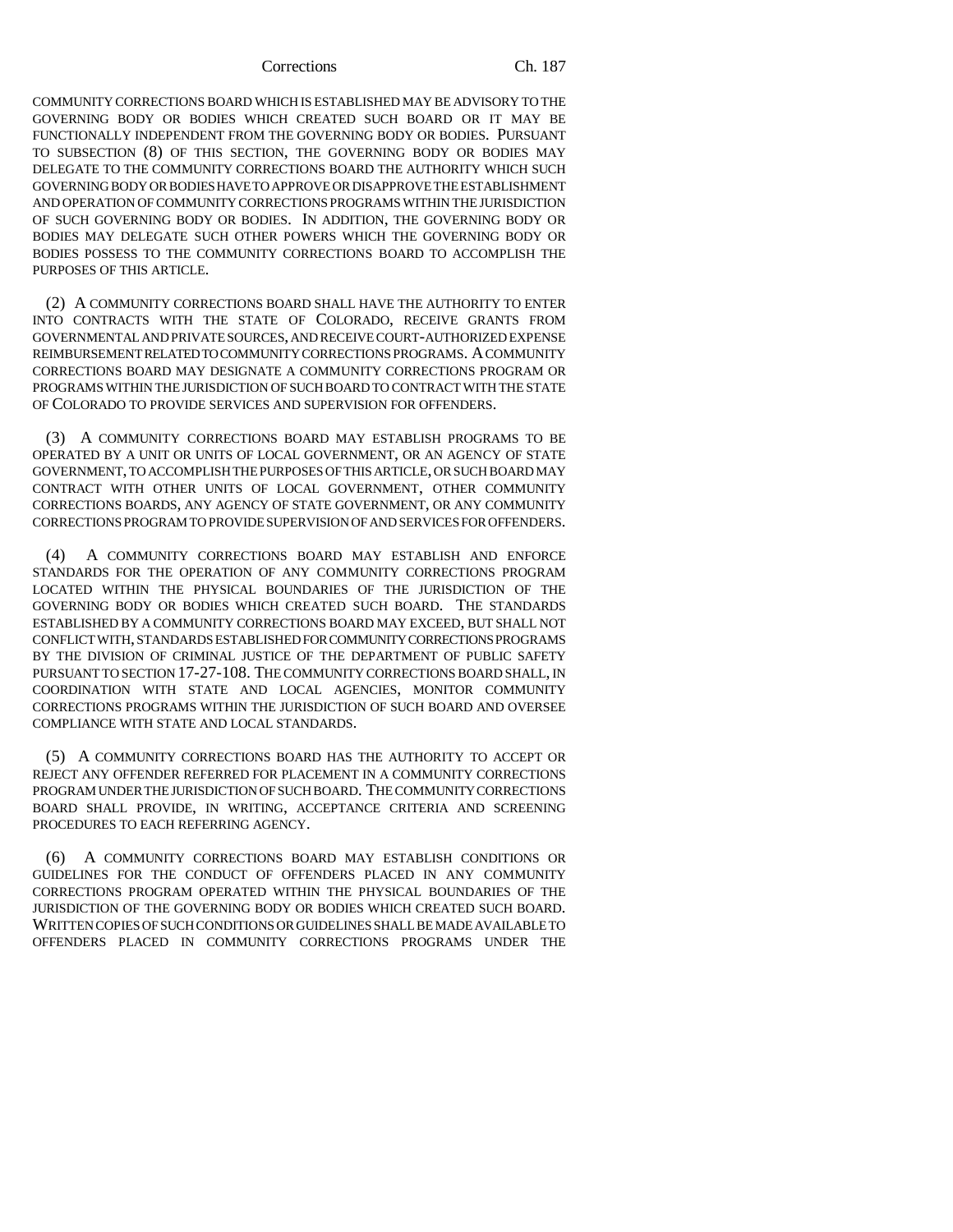JURISDICTION OF THE COMMUNITY CORRECTIONS BOARD.

(7) A COMMUNITY CORRECTIONS BOARD HAS THE AUTHORITY TO REJECT AFTER ACCEPTANCE THE PLACEMENT OF ANY OFFENDER IN A COMMUNITY CORRECTIONS PROGRAM WITHIN THE JURISDICTION OF SUCH BOARD. IF THE REFERRING AGENCY DOES NOT PROVIDE AN ADMINISTRATIVE REVIEW PROCESS RELATING TO SUCH REJECTION AFTER ACCEPTANCE, THE COMMUNITY CORRECTIONS BOARD SHALL PROVIDE AN ADMINISTRATIVE REVIEW PROCESS FOR ANY OFFENDER WHO IS REJECTED AFTER ACCEPTANCE BY SUCH BOARD. THE COMMUNITY CORRECTIONS BOARD SHALL PROVIDE WRITTEN NOTIFICATION OF THE REJECTION AFTER ACCEPTANCE OF ANY OFFENDER TO THE REFERRING AGENCY AND THE ADMINISTRATOR OF THE COMMUNITY CORRECTIONS PROGRAM IN WHICH THE OFFENDER IS PLACED.

(8) A GOVERNING BODY SHALL APPROVE OR DISAPPROVE THE ESTABLISHMENT AND OPERATION OF ALL COMMUNITY CORRECTIONS PROGRAMS WITHIN THE JURISDICTION OF SUCH GOVERNING BODY, BUT SUCH AUTHORITY MAY BE DELEGATED TO THE COMMUNITY CORRECTIONS BOARD CREATED BY SUCH GOVERNING BODY.

(9) A COMMUNITY CORRECTIONS BOARD MAY SERVE IN A PLANNING AND COORDINATING CAPACITY BY ADVISING THE GOVERNING BODY WHICH CREATED SUCH BOARD AND CONSULTING WITH OFFICIALS OF STATE CRIMINAL JUSTICE AGENCIES TO IMPROVE LOCAL COMMUNITY CORRECTIONS SERVICES.

(10) A COMMUNITY CORRECTIONS BOARD, AND EACH INDIVIDUAL MEMBER OF SUCH BOARD, SHALL BE IMMUNE FROM ANY CIVIL LIABILITY FOR THE PERFORMANCE OF THE DUTIES OF SUCH BOARD OR SUCH INDIVIDUAL MEMBER AS SPECIFIED IN THIS ARTICLE, IF SUCH PERSON WAS ACTING IN GOOD FAITH WITHIN THE SCOPE OF SUCH PERSON'S RESPECTIVE CAPACITY, MAKES A REASONABLE EFFORT TO OBTAIN THE FACTS OF THE MATTER AS TO WHICH ACTION WAS TAKEN, AND ACTS IN THE REASONABLE BELIEF THAT THE ACTION TAKEN BY SUCH PERSON WAS WARRANTED BY THE FACTS.

**17-27-104. Community corrections programs operated by units of local government, state agencies, or nongovernmental agencies.** (1) ANY UNIT OF LOCAL GOVERNMENT, OR ANY STATE AGENCY AUTHORIZED BY THIS ARTICLE, MAY ESTABLISH, MAINTAIN, AND OPERATE SUCH COMMUNITY CORRECTIONS PROGRAMS AS SUCH UNIT OR AGENCY DEEMS NECESSARY TO SERVE THE NEEDS OF SUCH UNIT OF LOCAL GOVERNMENT OR STATE AGENCY AND OFFENDERS WHO ARE ASSIGNED TO SUCH PROGRAMS BY THE DEPARTMENT OF CORRECTIONS, PLACED IN SUCH PROGRAMS BY THE STATE BOARD OF PAROLE, OR SENTENCED TO SUCH PROGRAMS BY THE COURT.

(2) PURSUANT TO PROVISIONS OF SECTION 17-27-103, ANY NONGOVERNMENTAL AGENCY MAY ESTABLISH, MAINTAIN, AND OPERATE A COMMUNITY CORRECTIONS PROGRAM UNDER A CONTRACT WITH THE STATE OF COLORADO, A CONTRACT WITH A UNIT OR UNITS OF LOCAL GOVERNMENT, OR A CONTRACT WITH OTHER NONGOVERNMENTAL AGENCIES FOR THE PURPOSE OF PROVIDING SERVICES TO OFFENDERS WHO ARE ASSIGNED TO SUCH PROGRAMS BY THE DEPARTMENT OF CORRECTIONS, PLACED IN SUCH PROGRAMS BY THE STATE BOARD OF PAROLE, OR SENTENCED TO SUCH PROGRAMS BY THE COURT.

(3) THE ADMINISTRATORS OF ANY COMMUNITY CORRECTIONS PROGRAM ESTABLISHED PURSUANT TO THIS SECTION SHALL HAVE THE AUTHORITY TO ACCEPT OR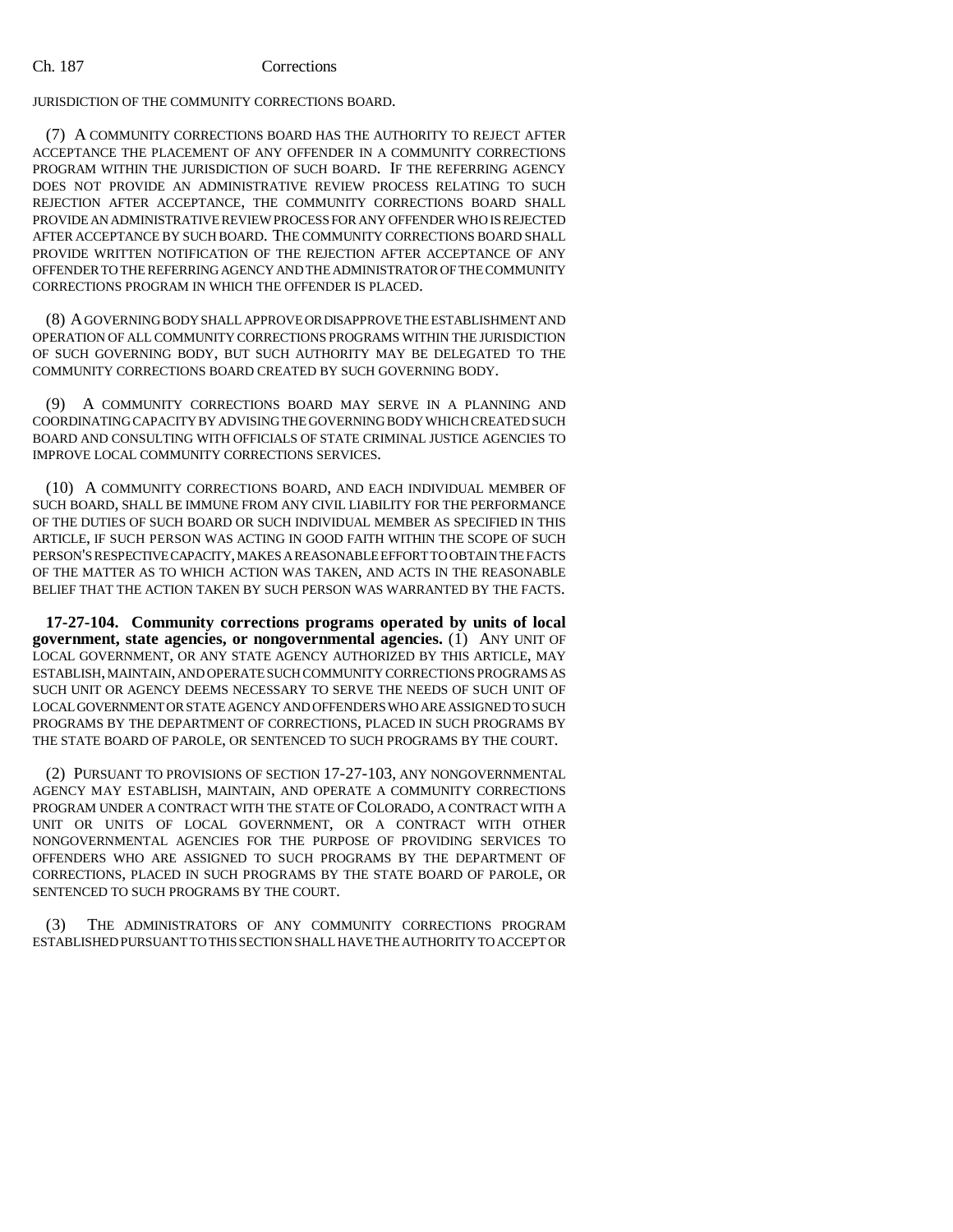REJECT ANY OFFENDER REFERRED FOR PLACEMENT IN SUCH PROGRAM. SCREENING PROCEDURES SHALL BE DEVELOPED IN COOPERATION WITH THE COMMUNITY CORRECTIONS BOARD OF THE JURISDICTION IN WHICH SUCH COMMUNITY CORRECTIONS PROGRAM IS LOCATED. ACCEPTANCE CRITERIA AND SCREENING PROCEDURES SHALL BE PROVIDED IN WRITING BY EACH COMMUNITY CORRECTIONS PROGRAM TO EACH REFERRING AGENCY.

(4) THE ADMINISTRATORS OF EACH COMMUNITY CORRECTIONS PROGRAM ESTABLISHED PURSUANT TO THIS SECTION SHALL ESTABLISH CONDITIONS OR GUIDELINES FOR THE CONDUCT OF OFFENDERS ACCEPTED AND PLACED IN SUCH PROGRAM. SUCH CONDITIONS OR GUIDELINES SHALL NOT CONFLICT WITH ANY CONDITIONS OR GUIDELINES ESTABLISHED PURSUANT TO SECTION 17-27-103 (6) BY THE COMMUNITY CORRECTIONS BOARD OF THE JURISDICTION IN WHICH SUCH COMMUNITY CORRECTIONS PROGRAM IS LOCATED. OFFENDERS ACCEPTED AND PLACED IN ANY COMMUNITY CORRECTIONS PROGRAM SHALL HAVE ACCESS TO WRITTEN COPIES OF SUCH CONDITIONS OR GUIDELINES FOR THE CONDUCT OF OFFENDERS UPON PLACEMENT IN SUCH PROGRAM.

(5) THE ADMINISTRATORS OF EACH COMMUNITY CORRECTIONS PROGRAM ESTABLISHED PURSUANT TO THIS SECTION SHALL HAVE THE AUTHORITY TO REJECT AFTER ACCEPTANCE AND TERMINATE THE PLACEMENT OF ANY OFFENDER WHO VIOLATES CONDITIONS OR GUIDELINES ESTABLISHED PURSUANT TO SUBSECTION (4) OF THIS SECTION, OR IF ANY CONDITIONS OF SUCH OFFENDER'S PLACEMENT IN THE PROGRAM ARE NOT SATISFIED. IF THE REFERRING AGENCY DOES NOT PROVIDE AN ADMINISTRATIVE REVIEW PROCESS, THE COMMUNITY CORRECTIONS PROGRAM SHALL PROVIDE AN ADMINISTRATIVE REVIEW PROCESS FOR ANY OFFENDER WHO IS REJECTED AFTER ACCEPTANCE. IF THE TERMINATION OF PLACEMENT OF AN OFFENDER IS INITIATED BY THE COMMUNITY CORRECTIONS PROGRAM, THE REFERRING AGENCY SHALL BE NOTIFIED IMMEDIATELY TO ARRANGE A TRANSFER OF CUSTODY FOR SUCH OFFENDER. THE COMMUNITY CORRECTIONS PROGRAM MAY BE REQUIRED BY THE REFERRING AGENCY TO MAINTAIN TEMPORARY CUSTODY OF THE OFFENDER WHOSE PLACEMENT IS BEING TERMINATED FOR A REASONABLE PERIOD OF TIME PENDING RECEIPT OF APPROPRIATE TRANSFER ORDERS FROM THE REFERRING AGENCY UNLESS THE PROVISIONS OF SUBSECTION (6) OF THIS SECTION APPLY.

(6) WHEN THE ADMINISTRATOR OF A COMMUNITY CORRECTIONS PROGRAM ESTABLISHED PURSUANT TO THIS SECTION, OR ANY OTHER APPROPRIATE REFERRING AGENCY, HAS CAUSE TO BELIEVE THAT AN OFFENDER PLACED IN A COMMUNITY CORRECTIONS PROGRAM HAS VIOLATED ANY RULE OR CONDITION OF SUCH OFFENDER'S PLACEMENT IN SUCH PROGRAM, OR CANNOT BE SAFELY HOUSED IN SUCH PROGRAM, THE ADMINISTRATOR OR OTHER APPROPRIATE AUTHORITY SHALL NOTIFY THE APPROPRIATE JUDICIAL OR EXECUTIVE AUTHORITY OF THE FACTS WHICH ARE THE BASIS OF SUCH ADMINISTRATOR'S BELIEF. SUCH ADMINISTRATOR MAY THEN EXECUTE A TRANSFER ORDER TO ANY SHERIFF, UNDERSHERIFF, DEPUTY SHERIFF, POLICE OFFICER, OR STATE PATROL OFFICER WHICH AUTHORIZES SUCH PEACE OFFICER TO TRANSPORT THE OFFENDER TO THE COUNTY JAIL IN THE COUNTY IN WHICH THE COMMUNITY CORRECTIONS PROGRAM IS LOCATED AND THE OFFENDER SHALL BE CONFINED IN SUCH JAIL PENDING A DETERMINATION BY THE APPROPRIATE JUDICIAL OR EXECUTIVE AUTHORITY AS TO WHETHER THE OFFENDER SHOULD REMAIN IN COMMUNITY CORRECTIONS OR BE REMOVED THEREFROM. SUCH OFFENDER SHALL BE CONFINED WITHOUT BOND.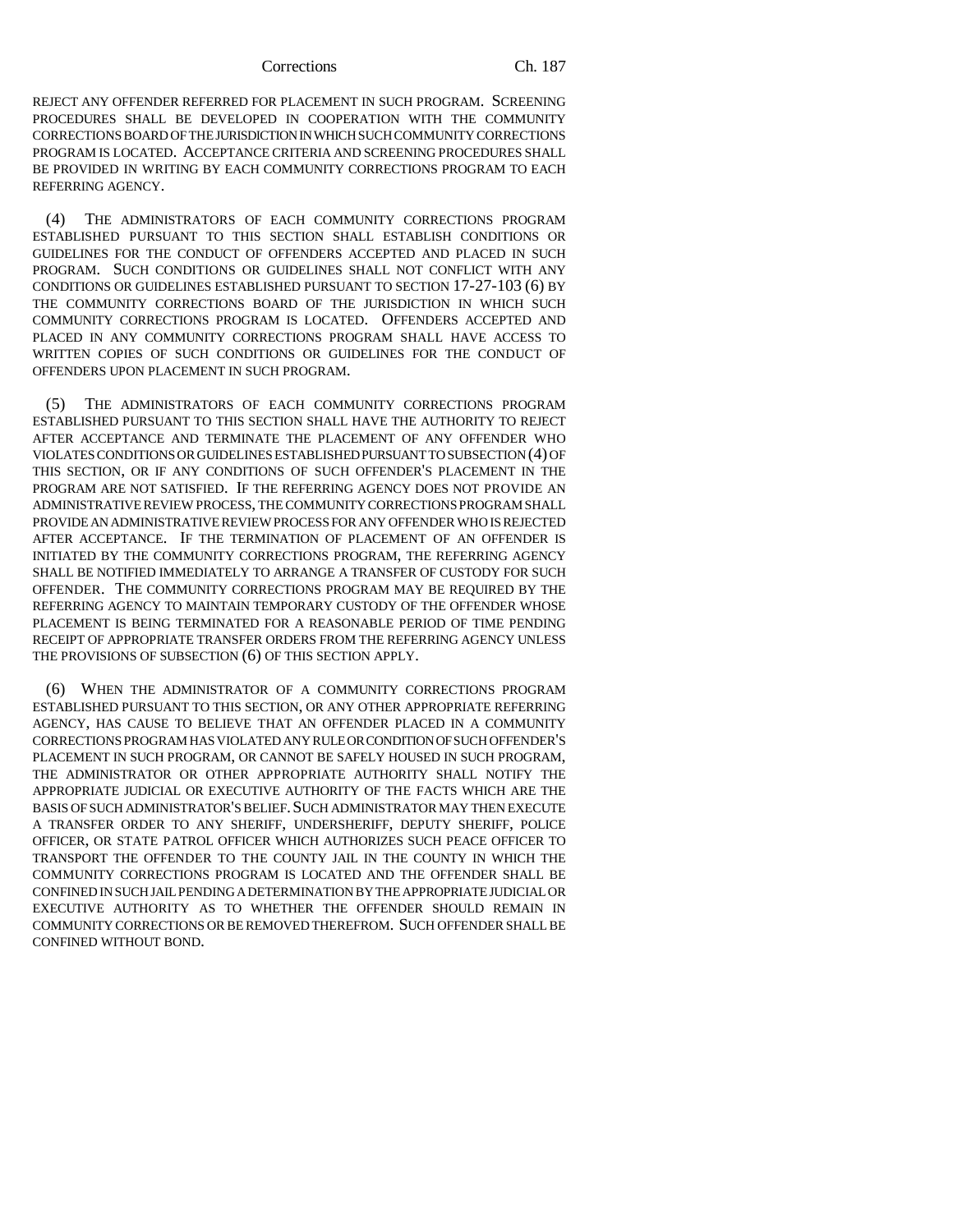(7) THE ADMINISTRATOR OF ANY COMMUNITY CORRECTIONS PROGRAM ESTABLISHED PURSUANT TO THIS SECTION SHALL NOTIFY A REFERRING AGENCY IMMEDIATELY THAT AN OFFENDER HAS BEEN TRANSFERRED TO A COUNTY JAIL PURSUANT TO SUBSECTION (6) OF THIS SECTION. SUCH NOTIFICATION SHALL CONTAIN THE NAME OF THE OFFENDER AND IDENTIFY THE RULE OR CONDITION OF PLACEMENT VIOLATED, AND DESCRIBE SUCH VIOLATION, OR STATE THE REASON THE OFFENDER CANNOT BE SAFELY HOUSED IN THE COMMUNITY CORRECTIONS PROGRAM.

(8) UPON PLACEMENT OF AN OFFENDER IN A COMMUNITY CORRECTIONS PROGRAM, THE ADMINISTRATOR OF THE PROGRAM SHALL NOTIFY LOCAL LAW ENFORCEMENT AGENCIES OF THE IDENTITY OF EACH SUCH OFFENDER.

(9) THE ADMINISTRATOR OF ANY COMMUNITY CORRECTIONS PROGRAM SHALL DOCUMENT THE NUMBER OF DAYS OF RESIDENTIAL PLACEMENT COMPLETED BY EACH OFFENDER SENTENCED DIRECTLY TO THE COMMUNITY CORRECTIONS PROGRAM BY THE COURT. IF ANY SUCH OFFENDER IS REJECTED AFTER ACCEPTANCE BY THE COMMUNITY CORRECTIONS BOARD OR THE COMMUNITY CORRECTIONS PROGRAM, THE PROGRAM ADMINISTRATOR SHALL PROVIDE A WRITTEN SUMMARY OF THE RESIDENTIAL DAYS COMPLETED BY SUCH OFFENDER TO THE REFERRING AGENCY. IF THE OFFENDER IS THEREAFTER COMMITTED TO THE DEPARTMENT OF CORRECTIONS, SUCH SUMMARY SHALL BE REPORTED TO THE DEPARTMENT OF CORRECTIONS TO FACILITATE THE CALCULATION OF ANY TIME CREDITS PURSUANT TO PART 3 OR PART 4 OF ARTICLE 22.5 OF THIS TITLE.

(10) THE ADMINISTRATOR OF ANY COMMUNITY CORRECTIONS PROGRAM SHALL ENFORCE ANY ORDER RELATING TO THE PAYMENT OF RESTITUTION, COURT COSTS, FEES, OR COMMUNITY SERVICE WHICH IS ORDERED BY THE SENTENCING COURT. SUCH ADMINISTRATOR SHALL ESTABLISH A PAYMENT CONTRACT AND SCHEDULE FOR EACH OFFENDER PLACED IN THE COMMUNITY CORRECTIONS PROGRAM.

**17-27-105. Authority to place offenders in community corrections programs.** (1) (a) ANY JUDGE OF A DISTRICT COURT MAY REFER ANY OFFENDER CONVICTED OF A FELONY TO A COMMUNITY CORRECTIONS PROGRAM UNLESS SUCH OFFENDER IS REQUIRED TO BE SENTENCED PURSUANT TO SECTION 16-11-309 (1), C.R.S. IF AN OFFENDER WHO IS SENTENCED PURSUANT TO SECTION 16-11-309 (1), C.R.S., HAS SUCH SENTENCE MODIFIED UPON THE FINDING OF UNUSUAL AND EXTENUATING CIRCUMSTANCES PURSUANT TO SUCH SECTION, SUCH OFFENDER MAY BE REFERRED TO A COMMUNITY CORRECTIONS PROGRAM IF SUCH OFFENDER IS OTHERWISE ELIGIBLE FOR SUCH PROGRAM AND IS APPROVED FOR PLACEMENT PURSUANT TO SECTION 17-27-103 (5) AND SECTION 17-27-104 (3). FOR THE PURPOSES OF THIS ARTICLE, PERSONS SENTENCED PURSUANT TO THE PROVISIONS OF SECTION 19-2-703 (1) (c), C.R.S., SECTION 19-2-801 (2) (a), C.R.S., AND SECTION 19-2-803 (2) (b), C.R.S., SHALL BE DEEMED TO BE "OFFENDERS".

(b) IN MAKING A DIRECT SENTENCE TO A COMMUNITY CORRECTIONS PROGRAM, THE SENTENCING COURT MAY IMPOSE A SENTENCE TO COMMUNITY CORRECTIONS WHICH INCLUDES TERMS, LENGTHS, AND CONDITIONS PURSUANT TO SECTION 18-1-105, C.R.S. THE SENTENCING COURT MAY ALSO REFER ANY OFFENDER TO A COMMUNITY CORRECTIONS PROGRAM AS A CONDITION OF PROBATION PURSUANT TO SECTION 16-11-202,C.R.S. ANY PLACEMENT OF OFFENDERS REFERRED AS A DIRECT SENTENCE OR AS A CONDITION OF PROBATION SHALL BE SUBJECT TO APPROVAL PURSUANT TO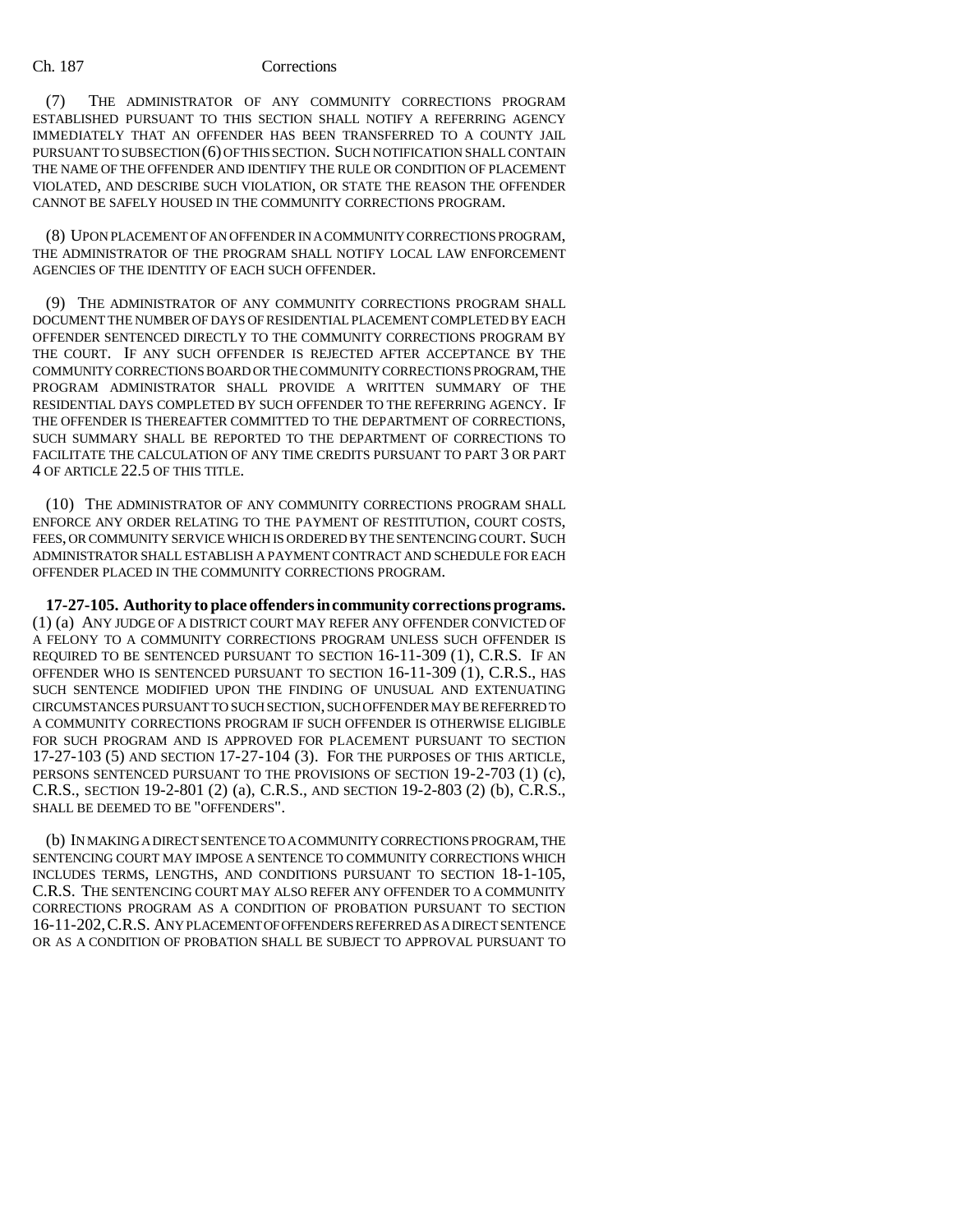SECTION 17-27-103 (5) AND SECTION 17-27-104 (3).

(c) A PROBATION OFFICER, IN MAKING A PRESENTENCE REPORT TO THE COURT PURSUANT TO SECTION 16-11-102, C.R.S., OR IN MAKING A REPORT TO THE COURT AFTER A PROBATION VIOLATION, MAY RECOMMEND THE UTILIZATION OF A COMMUNITY CORRECTIONS PROGRAM IN SENTENCING OR RESENTENCING AN OFFENDER.

(d) IF AN OFFENDER IS REJECTED BY A COMMUNITY CORRECTIONS BOARD OR A COMMUNITY CORRECTIONS PROGRAM BEFORE PLACEMENT IN A PROGRAM, THE COURT SHALL PROMPTLY RESENTENCE THE OFFENDER. IF A SENTENCE TO THE DEPARTMENT OF CORRECTIONS WAS IMPOSED UPON THE OFFENDER PRIOR TO THE REFERRAL OF THE OFFENDER TO COMMUNITY CORRECTIONS, THE RESENTENCE SHALL NOT EXCEED THE SENTENCE WHICH WAS ORIGINALLY IMPOSED UPON THE OFFENDER.

(e) IF AN OFFENDER IS REJECTED AFTER ACCEPTANCE BY A COMMUNITY CORRECTIONS BOARD OR A COMMUNITY CORRECTIONS PROGRAM, THE COURT MAY RESENTENCE THE OFFENDER WITHOUT ANY FURTHER HEARING SO LONG AS THE OFFENDER'S SENTENCE DOES NOT EXCEED THE SENTENCE WHICH WAS ORIGINALLY IMPOSED UPON THE OFFENDER.

(f) THE PROBATION DEPARTMENT OF THE JUDICIAL DISTRICT IN WHICH A COMMUNITY CORRECTIONS PROGRAM IS LOCATED SHALL HAVE JURISDICTION OVER ALL OFFENDERS SENTENCED DIRECTLY TO A COMMUNITY CORRECTIONS PROGRAM. SUCH PROBATION DEPARTMENT SHALL INITIATE ARREST WARRANTS, PROCESS REPORTS OR OTHER OFFICIAL DOCUMENTS REGARDING OFFENDERS AT THE DIRECTION OF THE COURT, COORDINATE WITH COMMUNITY CORRECTIONS BOARDS AND COMMUNITY CORRECTIONS PROGRAMS, REVIEW OFFENDER SUPERVISION AND TREATMENT, AUTHORIZE OFFENDER TRANSFERS BETWEEN RESIDENTIAL AND NONRESIDENTIAL PHASES OF PLACEMENT, AND CARRY OUT SUCH OTHER DUTIES AS THE COURT DIRECTS.

(g) THE SENTENCING COURT MAY MAKE APPROPRIATE ORDERS FOR THE DETENTION, TRANSFER, OR RESENTENCING OF ANY OFFENDER WHOSE PLACEMENT IN A COMMUNITY CORRECTIONS PROGRAM IS TERMINATED PURSUANT TO SECTION 17-27-103 (7) OR SECTION 17-27-104 (5). AS TO ANY OFFENDER HELD PURSUANT TO SECTION 17-27-104 (6) IN A JAIL OPERATED BY A UNIT OF LOCAL GOVERNMENT IN A COUNTY OTHER THAN WHERE THE OFFENDER'S ORIGINAL CONVICTION OCCURRED, THE SENTENCING COURT SHALL ORDER THE TRANSFER OF THE OFFENDER TO THE JAIL OF THE COUNTY WHERE THE ORIGINAL CONVICTION OCCURRED AS SOON AS POSSIBLE. THE SENTENCING COURT IS NOT REQUIRED TO PROVIDE THE OFFENDER WITH AN EVIDENTIARY HEARING PERTAINING TO THE REJECTION OF PLACEMENT IN A COMMUNITY CORRECTIONS PROGRAM PRIOR TO RESENTENCING.

(h) THE SENTENCING COURT SHALL HAVE THE AUTHORITY TO MODIFY THE SENTENCE OF AN OFFENDER WHO HAS BEEN DIRECTLY SENTENCED TO A COMMUNITY CORRECTIONS PROGRAM IN THE SAME MANNER AS IF THE OFFENDER HAD BEEN PLACED ON PROBATION.

(i) AN OFFENDER SENTENCED DIRECTLY TO COMMUNITY CORRECTIONS PURSUANT TO THIS SUBSECTION (1) SHALL RECEIVE TIME CREDITS PURSUANT TO PART 3 OR PART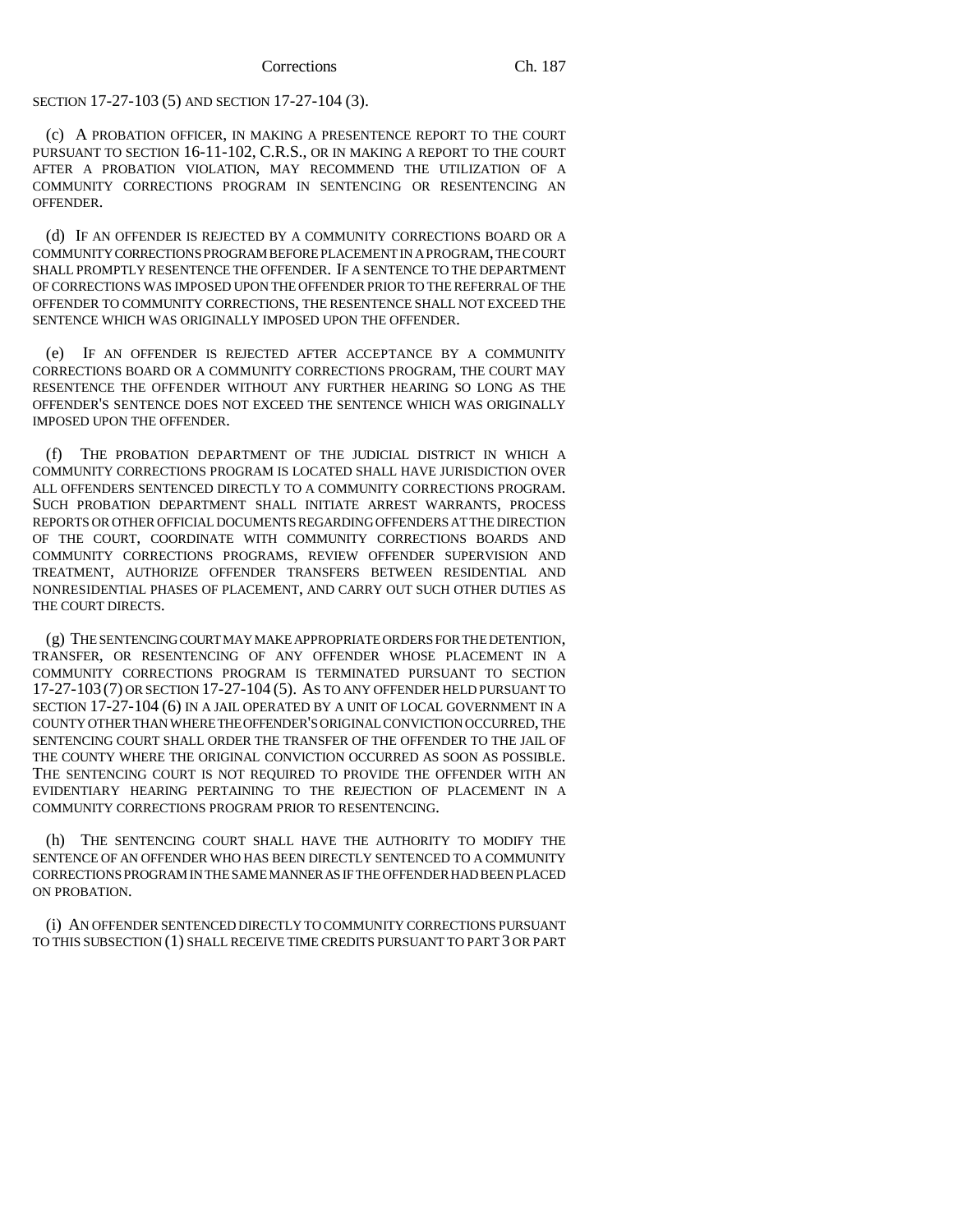4 OF ARTICLE 22.5 OF THIS TITLE.

(j) ANY OFFENDER SENTENCED TO THE DEPARTMENT OF CORRECTIONS SUBSEQUENT TO PLACEMENT IN A COMMUNITY CORRECTIONS PROGRAM IS ENTITLED TO CREDIT AGAINST THE TERM OF CONFINEMENT AS DESCRIBED IN SECTION 17-27-104 (9). THE COURT SHALL MAKE A FINDING OF THE AMOUNT OF SUCH TIME CREDITS AND INCLUDE SUCH FINDING IN THE MITTIMUS THAT ORDERS THE OFFENDER TO BE PLACED IN THE CUSTODY OF THE DEPARTMENT OF CORRECTIONS.THE DEPARTMENT OF CORRECTIONS SHALL APPLY CREDITS FOR RESIDENTIAL PLACEMENT IN A COMMUNITY CORRECTIONS PROGRAM IN THE SAME MANNER AS CREDITS FOR TIME SERVED IN A DEPARTMENT OF CORRECTIONS FACILITY.

(2) (a) THE EXECUTIVE DIRECTOR OF THE DEPARTMENT OF CORRECTIONS MAY TRANSFER ANY OFFENDER WHO IS ELIGIBLE PURSUANT TO THIS SUBSECTION (2) TO A COMMUNITY CORRECTIONS PROGRAM IF SUCH OFFENDER IS ACCEPTED FOR PLACEMENT BY A COMMUNITY CORRECTIONS BOARD PURSUANT TO SECTION 17-27-103 AND A COMMUNITY CORRECTIONS PROGRAM PURSUANT TO SECTION 17-27-104.

(b) THE EXECUTIVE DIRECTOR OF THE DEPARTMENT OF CORRECTIONS MAY REFER FOR PLACEMENT IN A COMMUNITY CORRECTIONS PROGRAM ANY OFFENDER WHO IS NOT SERVING A SENTENCE IMPOSED PURSUANT TO SECTION 16-11-309, C.R.S., AND WHO HAS DISPLAYED ACCEPTABLE INSTITUTIONAL BEHAVIOR, AT ANY TIME WITHIN SIXTEEN MONTHS PRIOR TO SUCH OFFENDER'S PAROLE ELIGIBILITY DATE, UNLESS SUCH OFFENDER HAS AN ACTIVE FELONY WARRANT OR DETAINER OR HAS REFUSED COMMUNITY PLACEMENT. THE EXECUTIVE DIRECTOR MAY REFER ANY OTHER OFFENDER WHO HAS DISPLAYED ACCEPTABLE INSTITUTIONAL BEHAVIOR TO A COMMUNITY CORRECTIONS PROGRAM AT ANY TIME WITHIN ONE HUNDRED EIGHTY DAYS PRIOR TO SUCH OFFENDER'S PAROLE ELIGIBILITY DATE, UNLESS SUCH OFFENDER HAS AN ACTIVE FELONY WARRANT OR DETAINER OR HAS REFUSED COMMUNITY PLACEMENT.

(c) PRIOR TO PLACEMENT OF AN OFFENDER IN ANY COMMUNITY CORRECTIONS PROGRAM, THE EXECUTIVE DIRECTOR OF THE DEPARTMENT OF CORRECTIONS SHALL GIVE THE FIRST RIGHT TO REFUSE PLACEMENT OF SUCH OFFENDER TO THE COMMUNITY CORRECTIONS BOARD AND COMMUNITY CORRECTIONS PROGRAMS IN THE COMMUNITY WHERE THE OFFENDER INTENDS TO RESIDE AFTER RELEASE FROM CUSTODY OF THE DEPARTMENT OF CORRECTIONS OR PAROLE BY THE STATE BOARD OF PAROLE.

(d) AS TO ANY OFFENDER HELD IN A COUNTY JAIL PURSUANT TO SECTION 17-27-104 (6), THE EXECUTIVE DIRECTOR OF THE DEPARTMENT OF CORRECTIONS SHALL ORDER TRANSFER OF SUCH OFFENDER TO A FACILITY OF THE DEPARTMENT OF CORRECTIONS AS SOON AS POSSIBLE.

(3) (a) THE STATE BOARD OF PAROLE MAY REFER ANY PAROLEE FOR PLACEMENT IN A COMMUNITY CORRECTIONS PROGRAM. SUCH PLACEMENT, IF APPROVED BY THE COMMUNITY CORRECTIONS BOARD PURSUANT TO SECTION 17-27-103 AND THE COMMUNITY CORRECTIONS PROGRAM PURSUANT TO SECTION 17-27-104, MAY BE MADE A CONDITION OF RELEASE ON PAROLE OR AS A MODIFICATION OF THE CONDITIONS OF AN OFFENDER'S PAROLE AFTER RELEASE.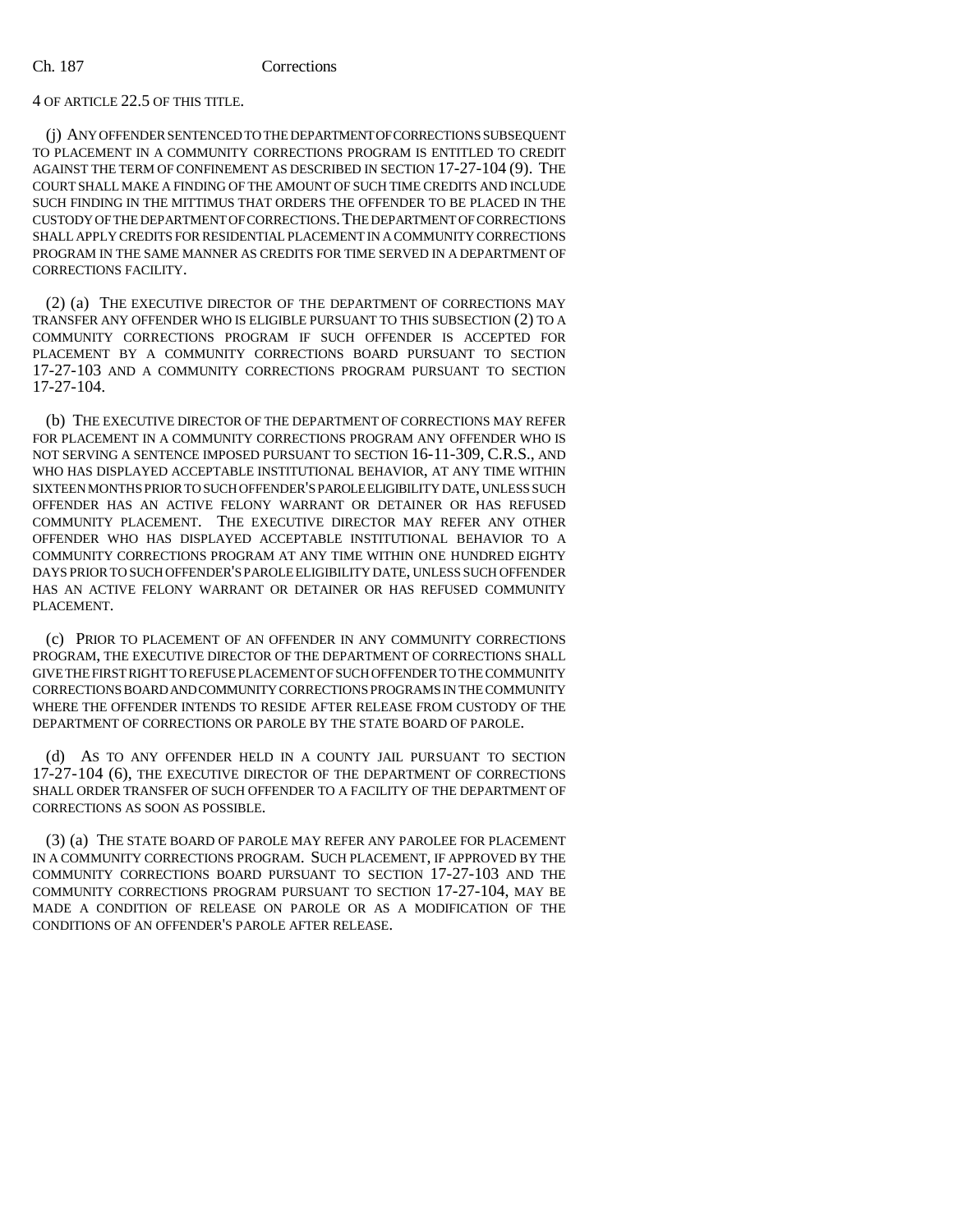(b) THE EXECUTIVE DIRECTOR OF THE DEPARTMENT OF CORRECTIONS SHALL DESIGNATE STAFF OF THE DEPARTMENT TO MAINTAIN JURISDICTION OVER ALL OFFENDERS PLACED IN ANY COMMUNITY CORRECTIONS PROGRAM BY ORDER OF THE EXECUTIVE DIRECTOR OR AS A CONDITION OF PAROLE. SUCH STAFF SHALL ISSUE WARRANTS, PROCESS REPORTS OR OTHER OFFICIAL DOCUMENTS REGARDING OFFENDERS, COORDINATE WITH COMMUNITY CORRECTIONS BOARDS AND COMMUNITY CORRECTIONS PROGRAMS, REVIEW OFFENDER SUPERVISION AND TREATMENT, AUTHORIZE OFFENDER TRANSFERS BETWEEN RESIDENTIAL AND NONRESIDENTIAL PHASES OF PLACEMENT, AND CARRY OUT SUCH OTHER DUTIES AS THE EXECUTIVE DIRECTOR DIRECTS.

(4) DISTRICT COURTS, COUNTY COURTS, AND OTHER LOCAL CRIMINAL JUSTICE OFFICIALS MAY ENTER INTO AGREEMENTS WITH COMMUNITY CORRECTIONS PROGRAMS WHICH INCLUDE THE USE OF SUCH PROGRAMS TO SUPERVISE OFFENDERS AWAITING TRIAL FOR FELONY OR MISDEMEANOR OFFENSES, OFFENDERS CONVICTED OF MISDEMEANORS, OR OFFENDERS UNDER DEFERRED JUDGMENTS. SUCH AGREEMENTS ARE SUBJECT TO REVIEW AND APPROVAL BY THE COMMUNITY CORRECTIONS BOARD OF THE JURISDICTION IN WHICH ANY COMMUNITY CORRECTIONS PROGRAM MAKING SUCH AGREEMENT IS LOCATED. ANY SUCH USE OF A COMMUNITY CORRECTIONS PROGRAM MAY BE SUPPORTED WITH FUNDING FROM LOCAL GOVERNMENTS, PUBLIC OR PRIVATE GRANTS, OFFENDER FEES, AND OTHER SOURCES OTHER THAN THE STATE GENERAL FUND.

**17-27-106. Escape from custody from a community corrections program.** IF AN OFFENDER FAILS TO REMAIN WITHIN THE EXTENDED LIMITS OF SUCH OFFENDER'S CONFINEMENT OR PLACEMENT, OR FAILS TO RETURN WITHIN THE TIME PRESCRIBED TO ANY COMMUNITY CORRECTIONS PROGRAM TO WHICH SUCH OFFENDER WAS ASSIGNED OR TRANSFERRED; OR IF ANY OFFENDER WHO PARTICIPATES IN A PROGRAM ESTABLISHED UNDER THE PROVISIONS OF THIS ARTICLE LEAVES SUCH OFFENDER'S PLACE OF EMPLOYMENT OR, HAVING BEEN ORDERED BY THE EXECUTIVE DIRECTOR OF THE DEPARTMENT OF CORRECTIONS OR THE CHIEF PROBATION OFFICER OF THE JUDICIAL DISTRICT TO RETURN TO THE COMMUNITY CORRECTIONS PROGRAM, NEGLECTS OR FAILS TO DO SO, SUCH OFFENDER SHALL BE DEEMED TO HAVE ESCAPED FROM CUSTODY AND SHALL, UPON CONVICTION THEREOF, BE PUNISHED AS PROVIDED IN SECTION 18-8-208, C.R.S., AND ALL REDUCTIONS IN SENTENCE AUTHORIZED BY PART 2 OF ARTICLE 22.5 OF THIS TITLE SHALL BE FORFEITED.

**17-27-107. Administrative procedure act not to apply.** THE PROVISIONS OF THIS ARTICLE SHALL NOT BE SUBJECT TO THE "STATE ADMINISTRATIVE PROCEDURE ACT", ARTICLE 4 OF TITLE 24, C.R.S.

**17-27-108. Division of criminal justice in the department of public safety duties - community corrections contracts.** (1) THE DIVISION OF CRIMINAL JUSTICE IN THE DEPARTMENT OF PUBLIC SAFETY IS AUTHORIZED TO ADMINISTER AND EXECUTE ALL CONTRACTS WITH UNITS OF LOCAL GOVERNMENT, COMMUNITY CORRECTIONS BOARDS, OR NONGOVERNMENTAL AGENCIES FOR THE PROVISION OF COMMUNITY CORRECTIONS PROGRAMS AND SERVICES.

(2) (a) THE DIVISION OF CRIMINAL JUSTICE IS AUTHORIZED TO ESTABLISH STANDARDS FOR COMMUNITY CORRECTIONS PROGRAMS OPERATED BY UNITS OF LOCAL GOVERNMENT OR NONGOVERNMENTAL AGENCIES. SUCH STANDARDS SHALL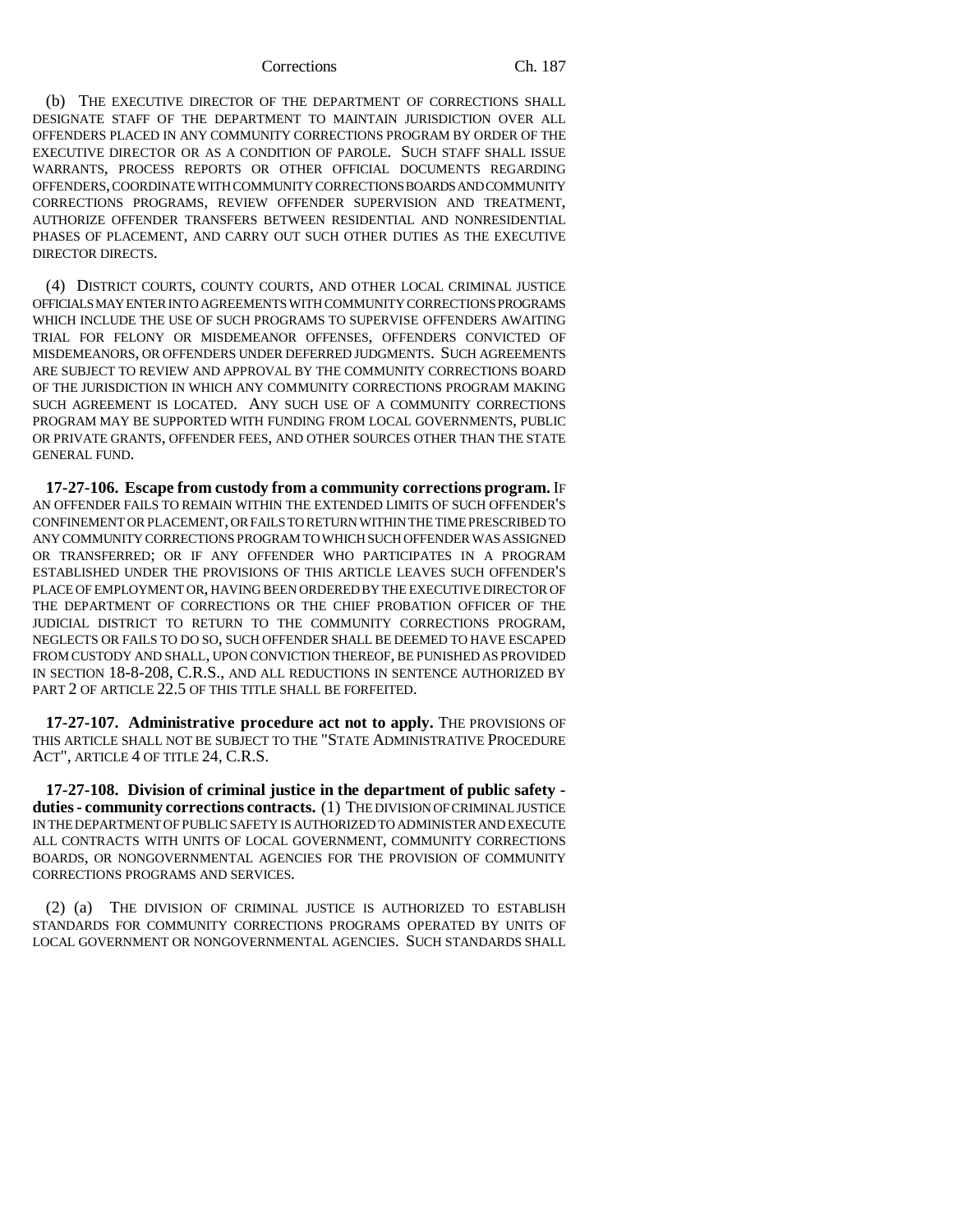PRESCRIBE MINIMUM LEVELS OF OFFENDER SUPERVISION AND SERVICES, HEALTH AND SAFETY CONDITIONS OF FACILITIES, AND OTHER MEASURES TO ENSURE QUALITY SERVICES. THE STANDARDS SHALL BE PROMULGATED OR REVISED AFTER THE STANDARDS SHALL BE PROMULGATED OR REVISED AFTER CONSULTATION WITH REPRESENTATIVES OF REFERRING AGENCIES, COMMUNITY CORRECTIONS BOARDS, AND ADMINISTRATORS OF COMMUNITY CORRECTIONS PROGRAMS.

(b) THE DIVISION OF CRIMINAL JUSTICE SHALL AUDIT COMMUNITY CORRECTIONS PROGRAMS TO DETERMINE LEVELS OF COMPLIANCE WITH STANDARDS PROMULGATED PURSUANT TO PARAGRAPH (a) OF THIS SUBSECTION (2). SUCH AUDITS SHALL OCCUR AT LEAST ONCE IN EACH THREE-YEAR PERIOD, UNLESS WAIVED BY THE EXECUTIVE DIRECTOR OF THE DEPARTMENT OF PUBLIC SAFETY. WRITTEN REPORTS OF SUCH AUDITS SHALL BE PROVIDED TO THE ADMINISTRATOR OF THE PROGRAM WHICH IS AUDITED, THE LOCAL COMMUNITY CORRECTIONS BOARD, AND REFERRING AGENCIES.

(3) THE DIVISION OF CRIMINAL JUSTICE SHALL ALLOCATE APPROPRIATIONS FOR COMMUNITY CORRECTIONS TO LOCAL COMMUNITY CORRECTIONS BOARDS AND COMMUNITY CORRECTIONS PROGRAMS IN A MANNER WHICH CONSIDERS THE DISTRIBUTION OF OFFENDER POPULATIONS AND SUPPORTS PROGRAM AVAILABILITY PROPORTIONATE TO SUCH DISTRIBUTION AND PROJECTED NEED.

(4) THE DIVISION OF CRIMINAL JUSTICE MAY AUTHORIZE UP TO FIVE PERCENT OF COMMUNITY CORRECTIONS APPROPRIATIONS TO BE SPENT BY UNITS OF LOCAL GOVERNMENT AND COMMUNITY CORRECTIONS BOARDS IN SUPPORT OF ADMINISTRATIVE COSTS INCURRED PURSUANT TO THIS ARTICLE. SUCH MONEYS FOR ADMINISTRATIVE COSTS MAY BE APPLIED TO SUPPORT FUNCTIONS AUTHORIZED IN SECTION 17-27-103, TO SUPPLEMENT ADMINISTRATIVE EXPENSES OF COMMUNITY CORRECTIONS PROGRAMS WHICH HAVE CONTRACTED WITH OR ARE UNDER THE JURISDICTION OF A UNIT OF LOCAL GOVERNMENT, OR TO SUPPORT OTHER DIRECT OR INDIRECT COSTS OF INVOLVEMENT IN COMMUNITY CORRECTIONS.

(5) THE DIVISION OF CRIMINAL JUSTICE IS AUTHORIZED TO TRANSFER UP TO TEN PERCENT OF ANNUAL APPROPRIATIONS AMONG OR BETWEEN LINE ITEMS FOR COMMUNITY CORRECTIONS PROGRAM SERVICES. ADVANCE NOTICE OF SUCH TRANSFERS SHALL BE PROVIDED TO THE GENERAL ASSEMBLY, THE GOVERNOR, THE EXECUTIVE DIRECTOR OF THE DEPARTMENT OF CORRECTIONS, AND THE CHIEF JUSTICE OF THE SUPREME COURT.

(6) THE DIVISION OF CRIMINAL JUSTICE SHALL PROVIDE TECHNICAL ASSISTANCE TO COMMUNITY CORRECTIONS BOARDS, COMMUNITY CORRECTIONS PROGRAMS, AND REFERRING AGENCIES.

**SECTION 2.** 16-11-213 (4), Colorado Revised Statutes, 1986 Repl. Vol., is amended to read:

**16-11-213. Intensive supervision probation programs.** (4) The court may sentence any offender who is otherwise eligible for probation and who would otherwise be sentenced to the department of corrections to an intensive supervision probation program if the court determines that such offender is not a threat to society. For purposes of this section, "offender" shall have the same meaning as that set forth in section  $17-27-102$   $(4)$   $(6)$ , C.R.S.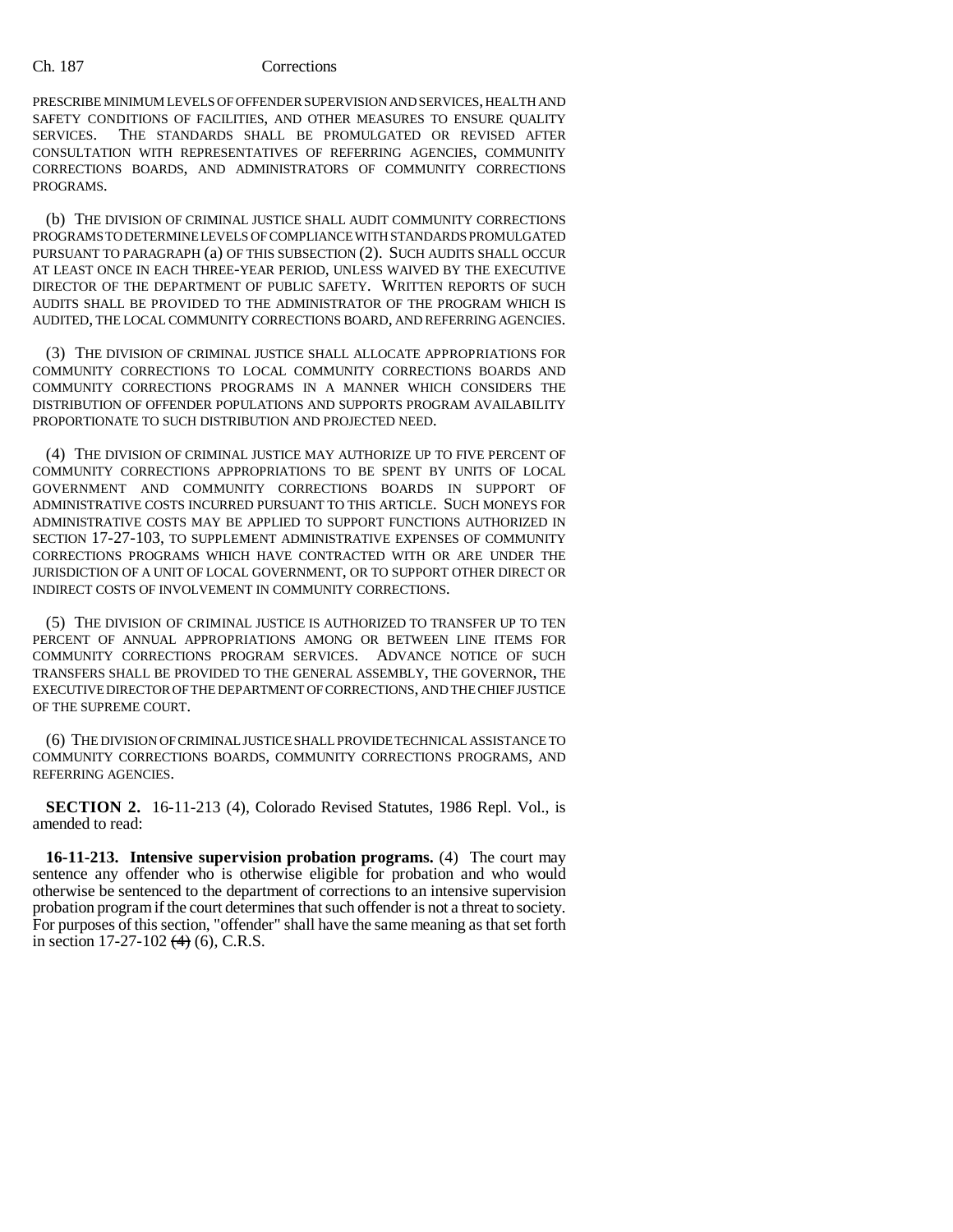**SECTION 3.** 17-25-101 (2), Colorado Revised Statutes, 1986 Repl. Vol., is amended to read:

**17-25-101. Definitions.** (2) "Minimum security facility" means a facility which has at least one physical barrier between offenders and freedom and is designed and operated to protect the public from least security risk offenders and is operated by the department for adult felony offenders committed to the custody of the executive director of the department and includes but is not limited to Camp George West at Golden, the Rifle conservation camp at Rifle, the Roubideau conservation camp at Delta, but does not include any community correctional facility CORRECTIONS PROGRAM as defined in section  $17-27-102$  ( $\leftrightarrow$ ) (3). Such facility shall have a less restrictive setting than the correctional facilities at Canon City and the correctional facilities at Buena Vista and a more restrictive setting than a community correctional facility CORRECTIONS PROGRAM as defined in section  $17-27-102$  (1) (3).

**SECTION 4.** 17-27.1-101 (1), Colorado Revised Statutes, 1986 Repl. Vol., is amended to read:

**17-27.1-101. Nongovernmental facilities for offenders - notice requirements.** (1) Any nongovernmental facility not authorized to provide involuntary residential treatment pursuant to sections 27-10-105, 27-10-106, 27-10-107, or 27-10.5-110, C.R.S., but nevertheless providing residential treatment for five or more persons, each of whom remains under the jurisdiction of any court, the department of corrections, or the state board of parole or any probation department, parole division, or adult diversion program because of having been charged with or convicted of a felony or a misdemeanor in this state or of a crime anywhere in the United States or another nation which would be a felony or misdemeanor if committed in this state shall give a written notice prior to each admission to any local law enforcement agency for the jurisdiction in which the facility is located or to the local COMMUNITY corrections board, as defined in section 17-27-102 (2). Such notices shall include the full name of the person; the person's date and place of birth; a complete description of his THE PERSON'S arrests, the charges against him SUCH PERSON, and his SUCH PERSON'S convictions; the name and address of any court, the department, the state board of parole, or any probation department, parole division, or adult diversion program involved; and a complete description of the terms and conditions of the placement and any related court order. By written policy the local law enforcement agency may require such person to physically appear at the local law enforcement agency for photographing and fingerprinting. The facility shall immediately report the unauthorized absence of any person placed in such facility to the local law enforcement agency. This section shall apply to any nongovernmental facility whether or not the facility is operating as a community correctional facility pursuant to article 27 of this title. This section shall not apply to any persons placed in a work release program pursuant to the authority of a sheriff.

**SECTION 5.** 17-27.5-102 (3), Colorado Revised Statutes, 1986 Repl. Vol., as amended, is amended to read:

**17-27.5-102. Minimum standards and criteria for the operation of intensive supervision programs.** (3) An offender as defined in section  $17-27-102$   $(4)$  (6) is eligible for an intensive supervision program only upon the recommendation of the department if such offender has not more than ninety days remaining until his parole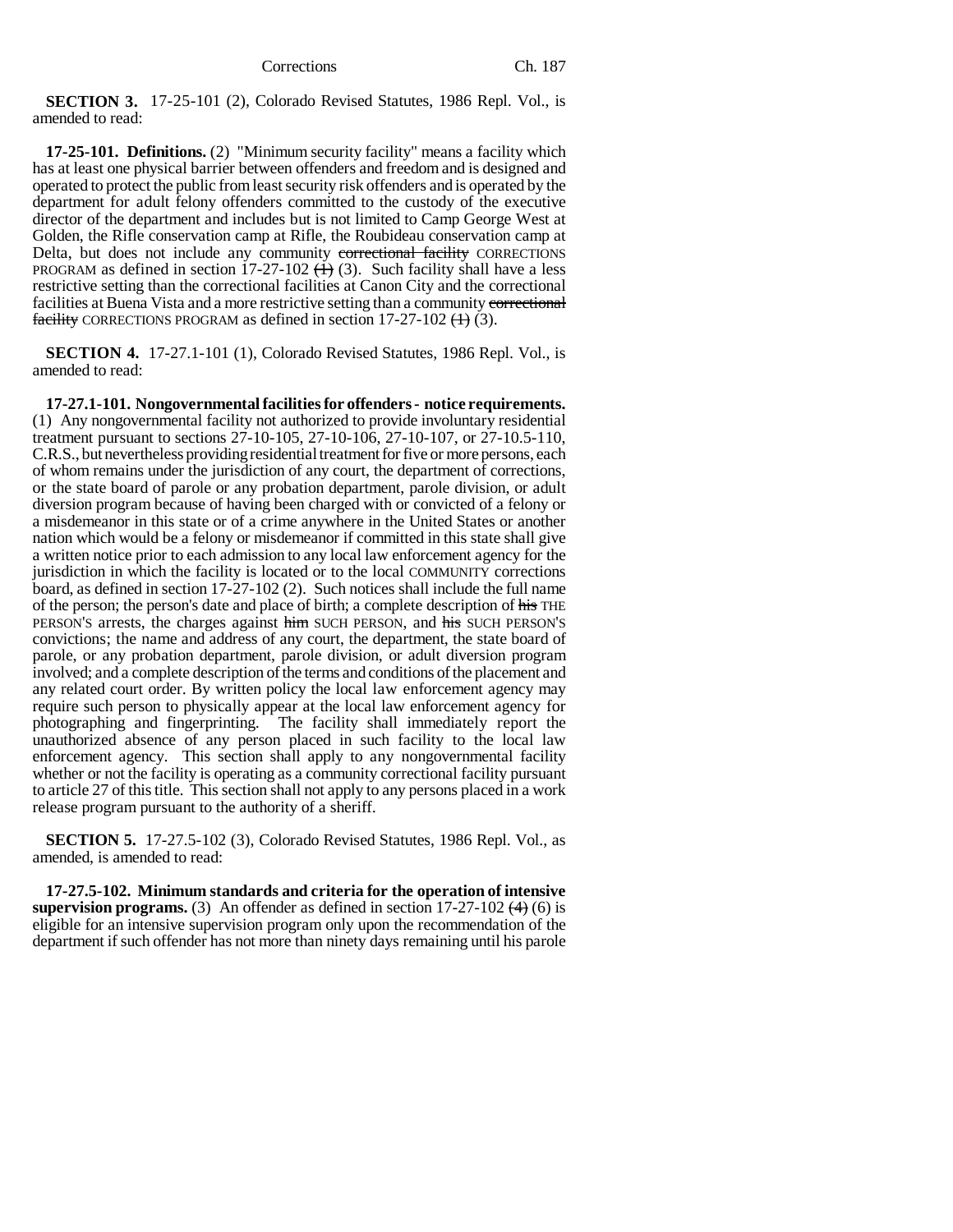eligibility date or upon a transfer from a community corrections residential program under article 27 of this title if such offender has not more than one hundred twenty days remaining until his parole eligibility date and if the local community corrections board finds that the correctional needs of such offender will be better served by such supervision. The local community corrections board has the authority to accept, reject, or reject after acceptance the participation of any offender in each and every intensive supervision program under this article. In selecting offenders for transfer to an intensive supervision program, the department and the local community corrections board shall consider, but shall not be limited to, the following factors:

(a) The frequency, severity, and recency of disciplinary actions against the offender;

(b) The offender's escape history, if any;

(c) Whether the offender has functioned at a high level of responsibility in a community corrections program, if applicable;

(d) Whether the offender will have adequate means of support and suitable housing in the community; and

(e) The nature of the offense for which the offender has been incarcerated.

**SECTION 6.** 17-27.9-102 (1), Colorado Revised Statutes, 1986 Repl. Vol., as amended, is amended to read:

**17-27.9-102. Specialized restitution and community service programs contract with treatment providers - division of criminal justice.** (1) The director of the division of criminal justice in the department of public safety may, pursuant to section  $17-27-115$  17-27-108, contract with one or more public or private providers or COMMUNITY corrections boards, as defined in section 17-27-102 (2), who operate restitution and community service facilities, to provide specialized restitution and community service programs that meet the requirements of this section. As used in this article, such providers shall be referred to as "providers". The provision of any substance abuse treatment shall be by an entity approved by the division of alcohol and drug abuse in the department of health pursuant to part 2 of article 1 of title 25, C.R.S.

**SECTION 7.** 17-27.9-103 (2) (b), Colorado Revised Statutes, 1986 Repl. Vol., as amended, is amended to read:

**17-27.9-103. Offenders who may be sentenced to the specialized restitution and community service program.** (2) Prior to sentencing an eligible offender to a specialized restitution and community service program pursuant to this section, the court shall make the determinations required in subsection (1) of this section and such offender must have been accepted by both of the following:

(b) The COMMUNITY corrections board, as defined in section 17-27-102 (2), of the community in which the program is located.

**SECTION 8.** 17-31-102 (3) (b), Colorado Revised Statutes, 1986 Repl. Vol., as